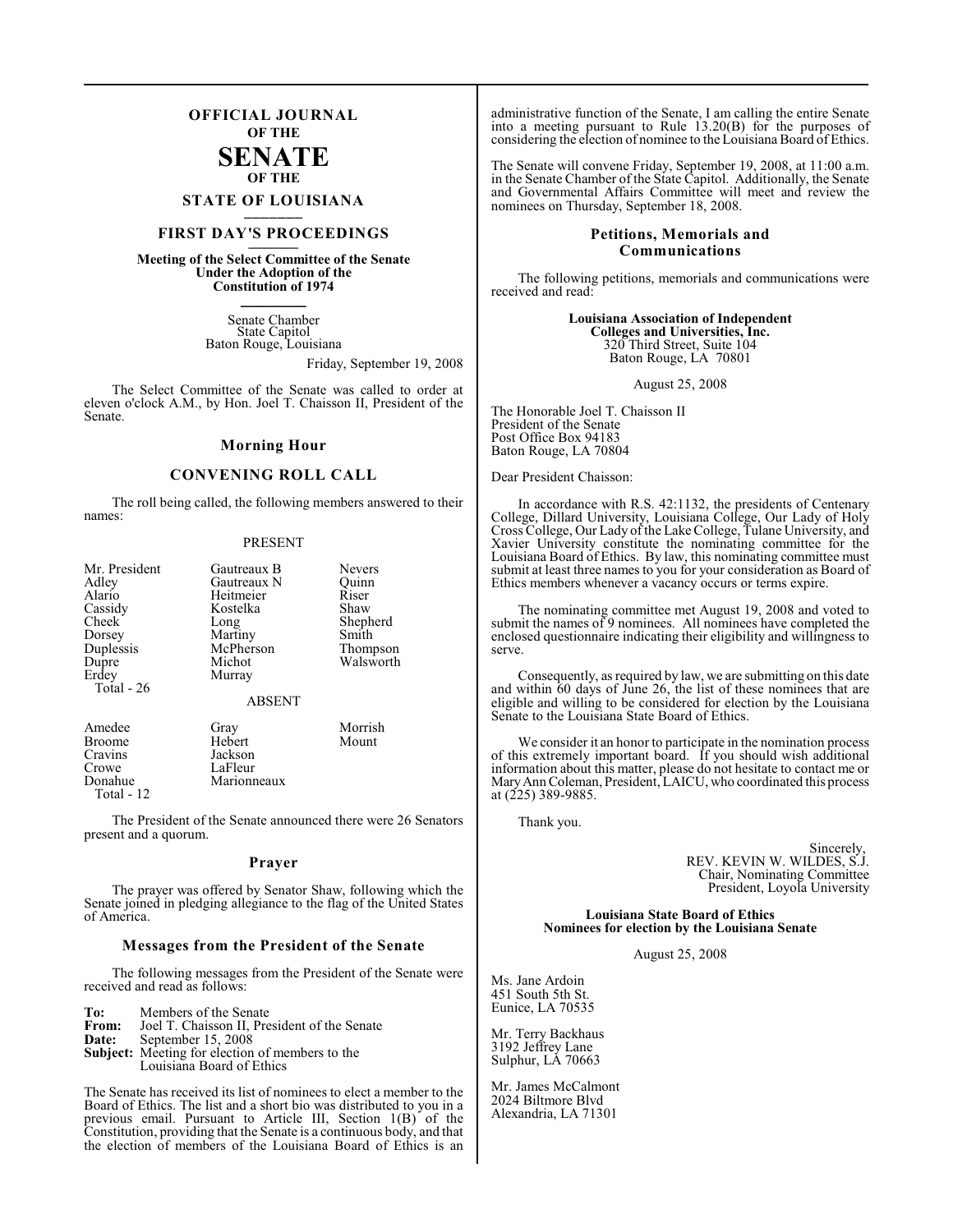# September 19, 2008

Mr. Christopher Ciocchetti 901 Jefferson Place Shreveport, LA 71104

Mr. Michael Gauthier 315 Plater Dr Thibodaux, LA 70301

Mr. Gary Hymel 7200 Prytania St New Orleans, LA 70118

Mr. Mark Lance Maxwell 533 Versaillis Blvd, Condo E Alexandria, LA 71303

Dr. Maria Isabel Medina 5340 Pitt St. New Orleans, LA 70115

Dr. John Ferrell Moffett 2610 E. Levingwood Dr. Lake Charles, LA 70611

> **Louisiana Association of Independent Colleges and Universities, Inc.** 320 Third Street, Suite 104 Baton Rouge, LA 70801

> > August 26, 2008

The Honorable Joel T. Chassion II President of the Senate Post Office Box 94183 Baton Rouge, LA 70804

Dear President Chaisson:

LAICU, as the custodian of the public record for the Nominating Committee for the Louisiana Board of Ethics, withdraws the name of Mr. Mark Lance Maxwell as a Senate nominee for the Louisiana State Board of Ethics.

The nominating committee at its August 19, 2008, voted to submit Mr. Maxwell as a gubernatorial nominee, not a senate nominee. LAICU regrets the error and the duplication of the name.

Thank you.

Sincerely, MARY ANN COLEMAN President, LAICU

**Louisiana State Board of Ethics Corrected list of Nominees for election by the Louisiana Senate**

August 26, 2008

Ms. Jane Ardoin 451 South 5th St. Eunice, LA 70535

Mr. Terry Backhaus 3192 Jeffrey Lane Sulphur, LA 70663

Mr. James McCalmont 2024 Biltmore Blvd Alexandria,LA 71301

Mr. Christopher Ciocchetti 901 Jefferson Place Shreveport, LA 71104

# **Page 2 SENATE** 1st DAY'S PROCEEDINGS

Mr. Michael Gauthier 315 Plater Dr Thibodaux, LA 70301

Mr. Gary Hymel 7200 Prytania St New Orleans, LA 70118

Dr. Maria Isabel Medina 5340 Pitt St. New Orleans, LA 70115

Dr. John Ferrell Moffett 2610 E. Levingwood Dr. Lake Charles, LA 70611

#### **Reports of Committees**

The following reports of committees were received and read:

#### **Report of the Committee on**

#### **SENATE AND GOVERNMENTAL AFFAIRS**

Senator Robert W. Kostelka, Chairman on behalf of the Committee on Senate and Governmental Affairs submitted the following report:

September 19, 2008

To the President and Members of the Senate:

Gentlemen and Ladies:

I am directed by your Committee on Senate and Governmental Affairs to submit the following report:

The committee:

Recommends the following nominee be elected to the Louisiana Board of Ethics:

Mr. Gary Hymel 7200 Prytania St New Orleans, LA 70118

> Respectfully submitted, ROBERT W. KOSTELKA Chairman

### **Motion**

Senator Kostelka moved to elect Mr. Gary Hymel to the Louisiana Board of Ethics as recommended by the Committee on Senate and Governmental Affairs.

## **ROLL CALL**

The roll being called, the following members answered to their names:

### YEAS

Murray<br>Nevers

Quinn

Mr. President Heitmeier Riser<br>Adley Beckson Shaw Adley Jackson Shaw Cassidy Long<br>Cheek Martiny Cheek Martiny Walsworth<br>Cravins McPherson Cravins McPherson<br>
Dupre Michot Dupre Michot<br>Erdey Murray Gautreaux B<br>Grav Total - 25

Kostelka Shepherd<br>Long Smith